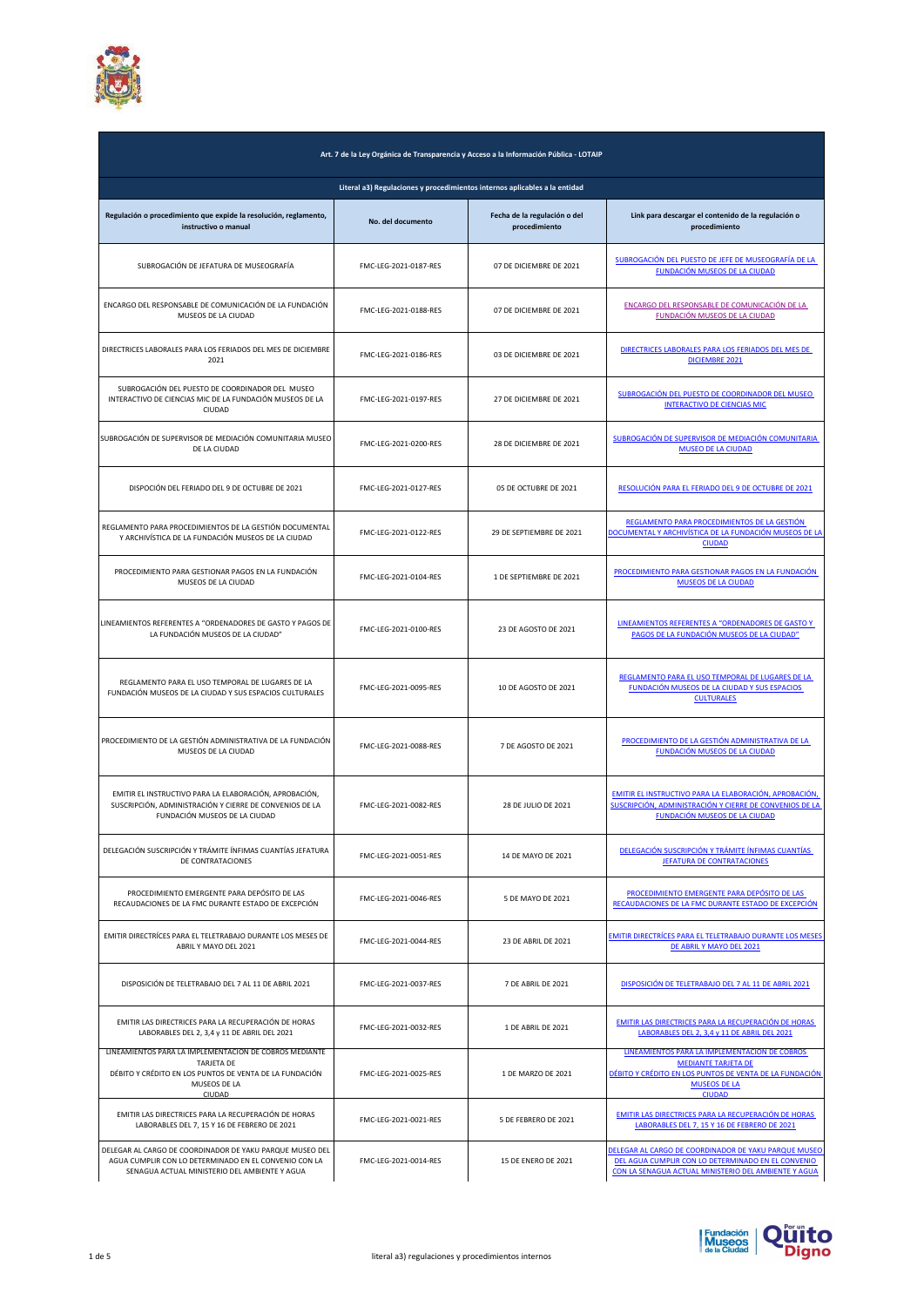

| Art. 7 de la Ley Orgánica de Transparencia y Acceso a la Información Pública - LOTAIP<br>Literal a3) Regulaciones y procedimientos internos aplicables a la entidad                                           |                       |                            |                                                                                                                                                                                                                      |
|---------------------------------------------------------------------------------------------------------------------------------------------------------------------------------------------------------------|-----------------------|----------------------------|----------------------------------------------------------------------------------------------------------------------------------------------------------------------------------------------------------------------|
|                                                                                                                                                                                                               |                       |                            |                                                                                                                                                                                                                      |
| DELEGAR AL CARGO DE COORDINADOR DE YAKU PARQUE MUSEO DEL<br>AGUA CUMPLIR CON LO DETERMINADO EN EL CONVENIO CON LA<br><b>EPMAPS</b>                                                                            | FMC-LEG-2021-0013-RES | <b>19 DE ENERO DE 2021</b> | DELEGAR AL CARGO DE COORDINADOR DE YAKU PARQUE MUSEO<br>DEL AGUA CUMPLIR CON LO DETERMINADO EN EL CONVENIO<br><b>CON LA EPMAPS</b>                                                                                   |
| DELEGAR AL CARGO DE RESPONSABLE DE GESTIÓN CULTURAL<br>FUNCIONES EN TORNO AL PREMIO MARIANO AGUILERA                                                                                                          | FMC-LEG-2021-0012-RES | <b>15 DE ENERO DE 2021</b> | DELEGAR AL CARGO DE RESPONSABLE DE GESTIÓN CULTURAL<br>FUNCIONES EN TORNO AL PREMIO MARIANO AGUILERA                                                                                                                 |
| GRATUIDAD EN LOS ESPACIOS ADMINISTRADOS POR LA FMC DEL 4 AL<br>18 DE ENERO 2021                                                                                                                               | FMC-LEG-2021-0004-RES | <b>5 DE ENERO DE 2021</b>  | <b>GRATUIDAD EN LOS ESPACIOS ADMINISTRADOS POR LA FMC DEL</b><br>4 AL 18 DE ENERO 2021                                                                                                                               |
| DIRECTRICES PARA RECUPERACIÓN DE HORAS LABORABLES DE 7 DE<br>DICIEMBRE DE 2020                                                                                                                                | FMC-LEG-2020-0064-RES | 6 DE DICIEMBRE DE 2020     | DIRECTRICES PARA RECUPERACIÓN DE HORAS LABORABLES DE 7<br>DE DICIEMBRE DE 2020                                                                                                                                       |
| PROCEDIMIENTO TEMPORAL PARA DEPÓSITO DE LAS RECAUDACIONES<br>DE LA FMC                                                                                                                                        | FMC-LEG-2020-0057-RES | 16 DE NOVIEMBRE DE 2020    | PROCEDIMIENTO TEMPORAL PARA DEPÓSITO DE LAS<br>RECAUDACIONES DE LA FMC                                                                                                                                               |
| AUTORIZACIÓN USO VEHÍCULO INSTITUCIONAL                                                                                                                                                                       | FMC-LEG-2020-0054-RES | 31 DE OCTUBRE DE 2020      | AUTORIZACIÓN USO VEHÍCULO INSTITUCIONAL                                                                                                                                                                              |
| EMITIR LAS DIRECTRICES PARA LA RECUPERACIÓN DE HORAS<br>LABORABLES DE 2 Y 3 DE NOVIEMBRE DE2020                                                                                                               | FMC-LEG-2020-0053-RES | 30 DE OCTUBRE DE 2020      | EMITIR LAS DIRECTRICES PARA LA RECUPERACIÓN DE HORAS<br>LABORABLES DE 2 Y 3 DE NOVIEMBRE DE2020                                                                                                                      |
| AMPLIACIÓN DEL DESCUENTO DEL 100% DENTRO DE LA CAMPAÑA DE<br>SOLIDARIDAD DURANTE LA REAPERTURA DE LOS MUSEOS EN EL MES<br>DE OCTUBRE DE 2020                                                                  | FMC-LEG-2020-0049-RES | 20 DE OCTUBRE DE 2020      | AMPLIACIÓN DEL DESCUENTO DEL 100% DENTRO DE LA<br>CAMPAÑA DE SOLIDARIDAD DURANTE LA REAPERTURA DE LOS<br>MUSEOS EN EL MES DE OCTUBRE DE 2020                                                                         |
| EMITIR LAS DIRECTRICES PARA LA RECUPERACIÓN DE HORAS<br>LABORABLES EL 9 DE OCTUBRE DEL 2020                                                                                                                   | FMC-LEG-2020-0047-RES | 7 DE OCTUBRE DE 2020       | EMITIR LAS DIRECTRICES PARA LA RECUPERACIÓN DE HORAS<br>LABORABLES EL 9 DE OCTUBRE DEL 2020                                                                                                                          |
| APROBAR EL "INFORME DE MOTIVACIÓN - PROPUESTA DE CAMPAÑA<br>DE SOLIDARIDAD DURANTE LA REAPERTURA DE LOS MUSEOS EN EL<br>MES DE OCTUBRE DE 2020"                                                               | FMC-LEG-2020-0044-RES | 29 DE SEPTIEMBRE DE 2020   | APROBAR EL "INFORME DE MOTIVACIÓN - PROPUESTA DE<br>CAMPAÑA DE SOLIDARIDAD DURANTE LA REAPERTURA DE LOS<br>MUSEOS EN EL MES DE OCTUBRE DE 2020"                                                                      |
| PROCEDIMIENTO PARA LA RECEPCIÓN, CONTROL Y ENTREGA DE<br>PRODUCTOS E INSUMOS RECEPTADOS POR LA FMC DE LOS VISITANTES<br>QUE INGRESAN A LOS ESPACIOS CULTURALES                                                | FMC-LEG-2020-0043-RES | 29 DE SEPTIEMBRE DE 2020   | PROCEDIMIENTO PARA LA RECEPCIÓN, CONTROL Y ENTREGA DE<br>PRODUCTOS E INSUMOS RECEPTADOS POR LA FMC DE LOS<br>VISITANTES QUE INGRESAN A LOS ESPACIOS CULTURALES                                                       |
| REFORMA LA RESOLUCIÓN Nro. FMCLEG-190123-2019 "CONFORMAR<br>EL COMITÉ DE TRANSPARENCIA DE LA FUNDACIÓN MUSEOS DE LA<br>CIUDAD"                                                                                | FMC-LEG-2020-0042-RES | 7 DE SEPTIEMBRE DE 2020    | REFORMA LA RESOLUCIÓN Nro. FMCLEG-190123-2019<br>"CONFORMAR EL COMITÉ DE TRANSPARENCIA DE LA FUNDACIÓN<br><b>MUSEOS DE LA CIUDAD"</b>                                                                                |
| REGLAMENTO PARA LA ADMINISTRACIÓN DE BIENES E INVENTARIOS<br>DE LA FUNDACIÓN MUSEOS DE LA CIUDAD                                                                                                              | FMC-LEG-2020-0041-RES | 7 DE SEPTIEMBRE DE 2020    | REGLAMENTO PARA LA ADMINISTRACIÓN DE BIENES E<br>INVENTARIOS DE LA FUNDACIÓN MUSEOS DE LA CIUDAD                                                                                                                     |
| REFORMAS A LA RESOLUCIÓN Nro. FMC-AL-RES-033-2020, DE 28 DE<br>JULIO DEL 2020, "PROCEDIMIENTO PARA USO DE ESPACIOS SIN<br>PÚBLICO, PARA PRODUCCIÓN DE ACTIVIDADES ARTÍSTICAS,<br>CULTURALES Y DE LA COMUNIDAD | FMC-LEG-2020-0040-RES | 31 DE AGOSTO DE 2020       | REFORMAS A LA RESOLUCIÓN Nro. FMC-AL-RES-033-2020, DE 28<br>DE JULIO DEL 2020, "PROCEDIMIENTO PARA USO DE ESPACIOS<br>SIN PÚBLICO, PARA PRODUCCIÓN DE ACTIVIDADES ARTÍSTICAS,<br><b>CULTURALES Y DE LA COMUNIDAD</b> |
| INSTRUCTIVO PARA ATENCIÓN DE CONSULTAS QUE SE FORMULEN A<br>LA ASESORÍA LEGAL DE LA<br>FUNDACIÓN MUSEOS DE LA CIUDAD                                                                                          | FMC-LEG-2020-0039-RES | 25 DE AGOSTO DE 2020       | INSTRUCTIVO PARA ATENCIÓN DE CONSULTAS QUE SE<br>FORMULEN A LA ASESORÍA LEGAL DE LA<br><b>FUNDACIÓN MUSEOS DE LA CIUDAD</b>                                                                                          |
| REGLAMENTO PARA EL USO DEL VEHÍCULO DE LA FUNDACIÓN<br>MUSEOS DE LA CIUDAD                                                                                                                                    | FMC-LEG-2020-0038-RES | 24 DE AGOSTO DE 2020       | REGLAMENTO PARA EL USO DEL VEHÍCULO DE LA FUNDACIÓN<br><b>MUSEOS DE LA CIUDAD</b>                                                                                                                                    |
| PROTOCOLO BIOSEGURIDAD EN ESPACIOS CULTURALES FMC                                                                                                                                                             | SIN NÚMERO            | 12 DE AGOSTO DE 2020       | PROTOCOLO BIOSEGURIDAD EN ESPACIOS CULTURALES FMC                                                                                                                                                                    |
| PROCEDIMIENTO PARA USO DE ESPACIOS SIN PÚBLICO, PARA<br>PRODUCCIÓN DE ACTIVIDADES ARTÍSTICAS, CULTURALES Y DE LA<br>COMUNIDAD                                                                                 | FMC-AL-RES-033-2020   | 28 DE JULIO DE 2020        | PROCEDIMIENTO PARA USO DE ESPACIOS SIN PÚBLICO, PARA<br>PRODUCCIÓN DE ACTIVIDADES ARTÍSTICAS, CULTURALES Y DE LA<br><b>COMUNIDAD</b>                                                                                 |
| RESOLUCIÓN PARA EL PAGO DE SUBROGACIÓN Y ENCARGO EN LA FMC                                                                                                                                                    | <b>FMCLEG-200017</b>  | 30 DE ABRIL DE 2020        | RESOLUCIÓN PARA EL PAGO DE SUBROGACIÓN Y ENCARGO EN LA<br><b>FMC</b>                                                                                                                                                 |
| INSTRUCTIVO DE PROCEDIMIENTOS PARA EJECUCIÓN<br>PRESUPUESTARIA                                                                                                                                                | FMCLEG-200016         | 30 DE ABRIL DE 2020        | INSTRUCTIVO DE PROCEDIMIENTOS PARA EJECUCIÓN<br><b>PRESUPUESTARIA</b>                                                                                                                                                |
| PAGO DE HORAS SUPLEMENTARIAS, PAGO Y/O COMPENSACIÓN DE<br>HORAS EXTRAORDINARIAS                                                                                                                               | FMCLEG-200010         | 26 DE FEBRERO DE 2020      | PAGO DE HORAS SUPLEMENTARIAS, PAGO Y/O COMPENSACIÓN<br>DE HORAS EXTRAORDINARIAS                                                                                                                                      |
| REGLAMENTO DE HIGIENE Y SEGURIDAD                                                                                                                                                                             | SIN NÚMERO            | 23 DE ENERO DE 2020        | <b>REGLAMENTO DE HIGIENE Y SEGURIDAD</b>                                                                                                                                                                             |
| COMITÉ TRANSPARENCIA LOTAIP                                                                                                                                                                                   | FMCLEG-190123         | 20 DE NOVIEMBRE DE 2019    | COMITÉ TRANSPARENCIA LOTAIP                                                                                                                                                                                          |

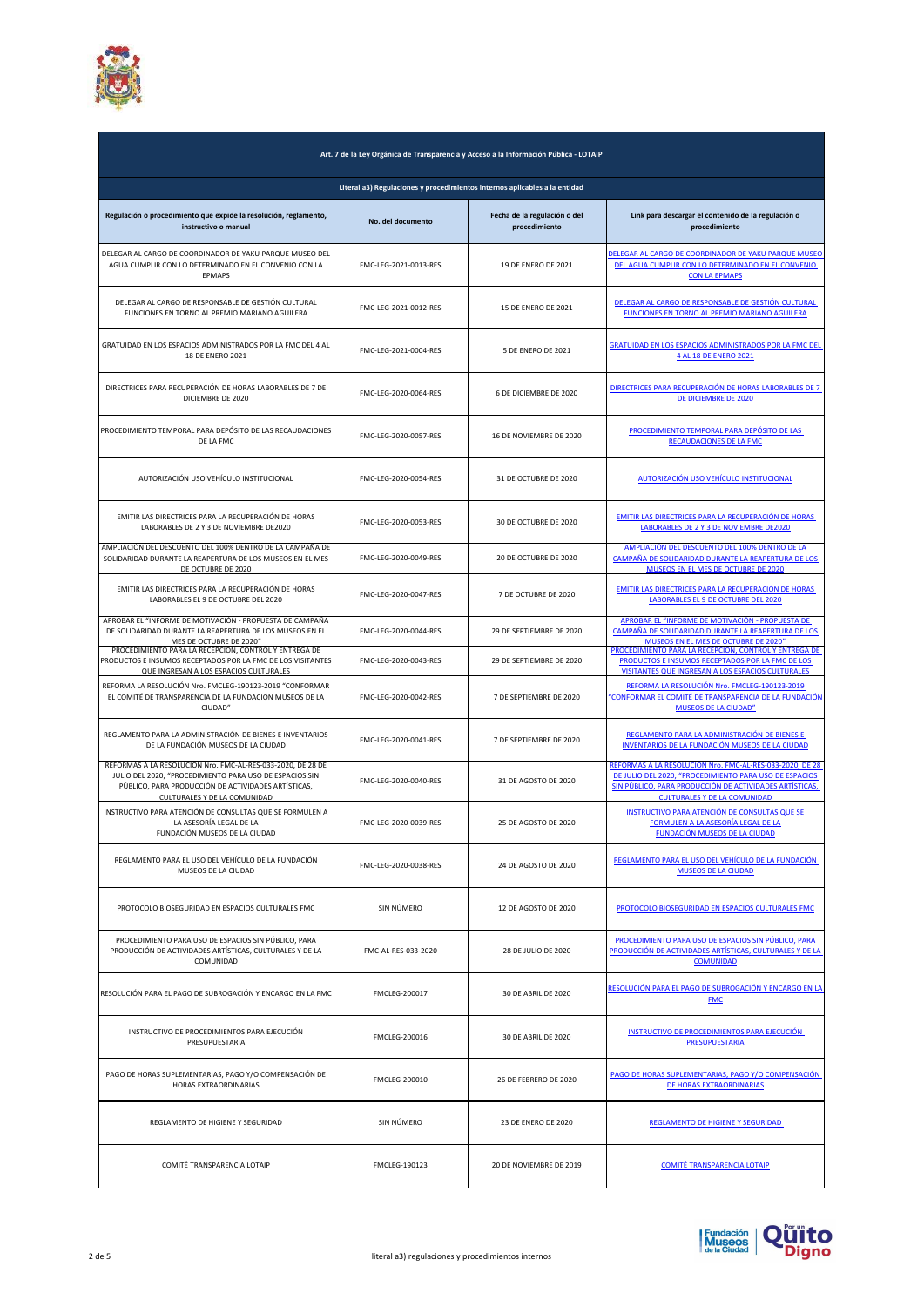

| Art. 7 de la Ley Orgánica de Transparencia y Acceso a la Información Pública - LOTAIP                         |                      |                                               |                                                                                                               |  |
|---------------------------------------------------------------------------------------------------------------|----------------------|-----------------------------------------------|---------------------------------------------------------------------------------------------------------------|--|
| Literal a3) Regulaciones y procedimientos internos aplicables a la entidad                                    |                      |                                               |                                                                                                               |  |
| Regulación o procedimiento que expide la resolución, reglamento,<br>instructivo o manual                      | No. del documento    | Fecha de la regulación o del<br>procedimiento | Link para descargar el contenido de la regulación o<br>procedimiento                                          |  |
| MODIFICATORIA RESOLUCIÓN NRO. FMCLEG-190097-2019<br>REGLAMENTO DE TARIFAS INGRESO MUSEOS                      | FMCLEG-190122        | 23 DE OCTUBRE DE 2019                         | MODIFICATORIA RESOLUCIÓN NRO. FMCLEG-190097-2019<br><b>REGLAMENTO DE TARIFAS INGRESO MUSEOS</b>               |  |
| INSTRUCTIVO PARQUEADEROS                                                                                      | FMCLEG-190114        | 23 DE SEPTIEMBRE DE 2019                      | <b>INSTRUCTIVO PARQUEADEROS</b>                                                                               |  |
| REGLAMENTO DE BIENES Y EXISTENCIAS FMC                                                                        | FMCLEG-190105        | 24 DE OCTUBRE DE 2019                         | REGLAMENTO DE BIENES Y EXISTENCIAS FMC                                                                        |  |
| DEROGAR RESOLUCIÓN 190060 INSTRUCTIVO CUIDADO HIJOS<br><b>COLABORADORES FMC</b>                               | FMCLEG-190101        | 26 DE AGOSTO DE 2019                          | DEROGAR RESOLUCIÓN 190060 INSTRUCTIVO CUIDADO HIJOS<br><b>COLABORADORES FMC</b>                               |  |
| REGLAMENTO DE TARIFAS INGRESO MUSEOS                                                                          | FMCLEG-190097        | 22 DE AGOSTO DE 2019                          | REGLAMENTO DE TARIFAS INGRESO MUSEOS                                                                          |  |
| FUNCIÓN Y RESPONSABILIDAD DE CONTROL                                                                          | FMCLEG-190096        | 21 DE AGOSTO DE 2019                          | <b>FUNCIÓN Y RESPONSABILIDAD DE CONTROL</b>                                                                   |  |
| REGLAMENTO DE CAJA CHICA                                                                                      | FMCLEG-190080        | 29 DE JULIO DE 2019                           | REGLAMENTO DE CAJA CHICA                                                                                      |  |
| PROCEDIMIENTO PARA PAGO                                                                                       | FMCLEG-190073        | 15 DE JULIO DE 2019                           | PROCEDIMIENTO PARA PAGO                                                                                       |  |
| REFORMATORIA DEL INSTRUCTIVO PARA COMPROBANTES<br><b>ELECTRONICOS</b>                                         | FMCLEG-180051        | 05 DE JUNIO DE 2018                           | REFORMATORIA DEL INSTRUCTIVO PARA COMPROBANTES<br><b>ELECTRONICOS</b>                                         |  |
| INSTRUCTIVO PARA ANTICIPOS SUELDO                                                                             | FMCLEG-170058        | 14 DE AGOSTO DE 2017                          | <b>INSTRUCTIVO PARA ANTICIPOS SUELDO</b>                                                                      |  |
| INSTRUCTIVO PARA COMPROBANTES ELECTRÓNICOS                                                                    | FMCLEG-170051        | 16 DE AGOSTO DE 2017                          | INSTRUCTIVO PARA COMPROBANTES ELECTRÓNICOS                                                                    |  |
| PROYECTO SISTEMA METROPOLITANO DE MUSEOS Y CENTROS<br><b>CULTURALES (SMQ)</b>                                 | FMCLEG-170042        | 15 DE JUNIO DE 2017                           | PROYECTO SISTEMA METROPOLITANO DE MUSEOS Y CENTROS<br><b>CULTURALES (SMQ)</b>                                 |  |
| REFORMATORIA AL PROCEDIMIENTO PARA TRANSFERENCIAS<br><b>INTERBANCARIAS</b>                                    | FMCLEG-170031        | 19 DE ABRIL DE 2017                           | REFORMATORIA AL PROCEDIMIENTO PARA TRANSFERENCIAS<br><b>INTERBANCARIAS</b>                                    |  |
| INSTRUCTIVO QUE NORMA EL CUMPLIMIENTO DE ASISTENCIA,<br>PUNTUALIDAD, AUSENCIA DEL PUESTO DE TRABAJO DE LA FMC | FMCLEG-160112        | 6 DE JULIO DE 2016                            | INSTRUCTIVO QUE NORMA EL CUMPLIMIENTO DE ASISTENCIA,<br>PUNTUALIDAD, AUSENCIA DEL PUESTO DE TRABAJO DE LA FMC |  |
| PROCEDIMIENTO PARA TRANSFERENCIAS INTERBANCARIAS                                                              | FMCLEG-160098        | 12 DE MAYO DE 2016                            | PROCEDIMIENTO PARA TRANSFERENCIAS INTERBANCARIAS                                                              |  |
| PROCEDIMIENTO PARA APERTURA Y CIERRE DE SALAS MUSEO DE LA<br>CIUDAD                                           | FMCLEG-160092        | 28 DE ABRIL DE 2016                           | PROCEDIMIENTO PARA APERTURA Y CIERRE DE SALAS MUSEO DE<br><b>LA CIUDAD</b>                                    |  |
| REGLAMENTO DE USO DE ESPACIOS                                                                                 | FMCLEG-160075        | 1 DE ABRIL DE 2016                            | REGLAMENTO DE USO DE ESPACIOS                                                                                 |  |
| INSTRUCTIVO DEL SERVICIO MÉDICO                                                                               | FMCLEG-160051        | 22 DE FEBRERO DE 2016                         | <b>INSTRUCTIVO DEL SERVICIO MÉDICO</b>                                                                        |  |
| INSTRUCTIVO DE USO DE CHOMPAS INSTITUCIONALES                                                                 | FMCLEG-160038        | 5 DE FEBRERO DE 2016                          | INSTRUCTIVO DE USO DE CHOMPAS INSTITUCIONALES                                                                 |  |
| DEROGAR RESOLUCIONES REFERENTES A REGLAMENTO DE BIENES<br>ADMINISTRATIVOS FMC                                 | <b>FMCLEG-150258</b> | 23 DE DICIEMBRE DE 2015                       | DEROGAR RESOLUCIONES REFERENTES A REGLAMENTO DE<br><b>BIENES ADMINISTRATIVOS FMC</b>                          |  |
| APROBAR EL INSTRUCTIVO DE USO DE BOTIQUINES                                                                   | <b>FMCLEG-150251</b> | 21 DE DICIEMBRE DE 2015                       | APROBAR EL INSTRUCTIVO DE USO DE BOTIQUINES                                                                   |  |
| ROL DE PAGOS Y LIQUIDACIONES                                                                                  | <b>FMCLEG-150229</b> | 3 DE DICIEMBRE DE 2015                        | <b>ROL DE PAGOS Y LIQUIDACIONES</b>                                                                           |  |

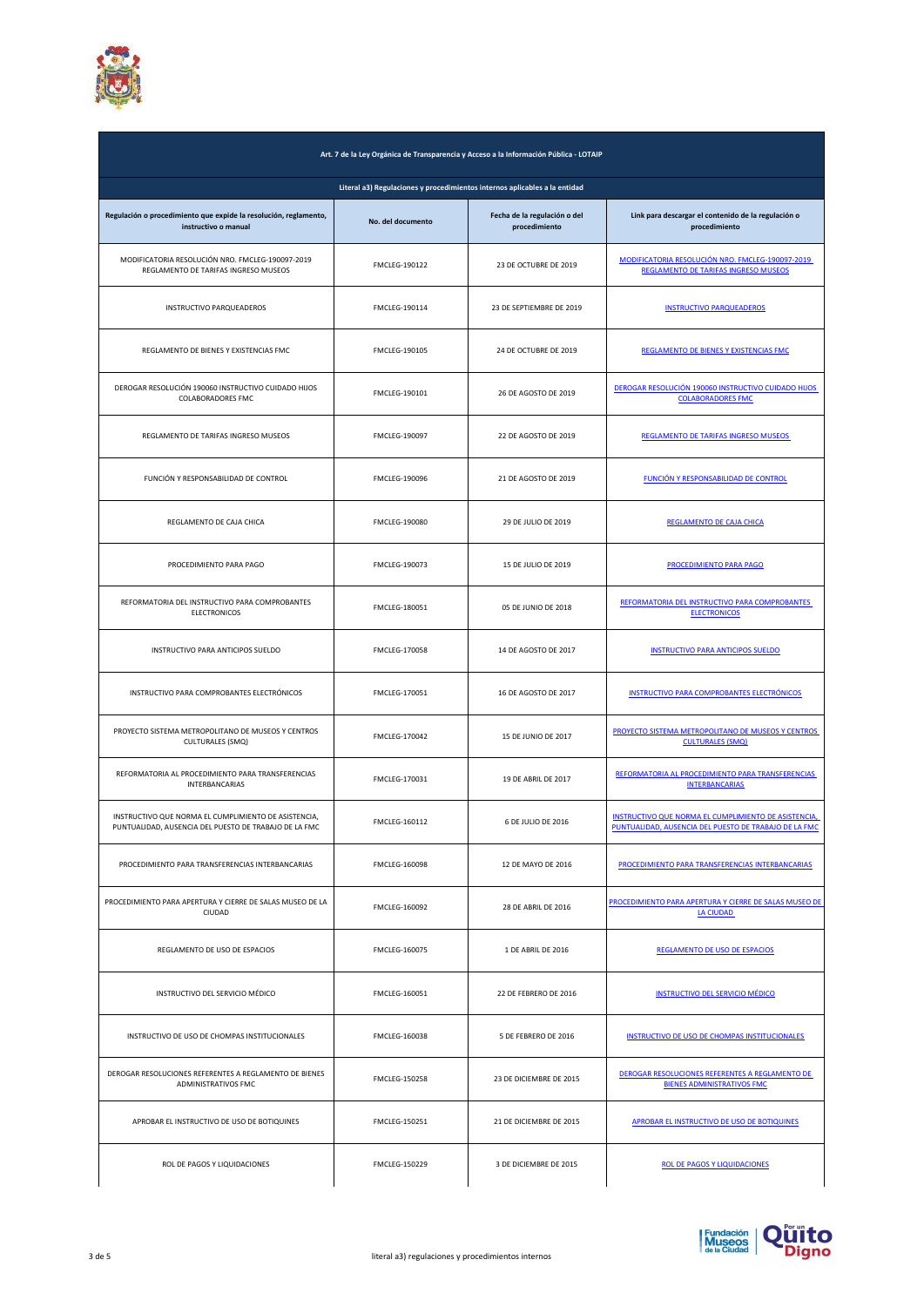

| Art. 7 de la Ley Orgánica de Transparencia y Acceso a la Información Pública - LOTAIP                              |                      |                                               |                                                                                                                       |
|--------------------------------------------------------------------------------------------------------------------|----------------------|-----------------------------------------------|-----------------------------------------------------------------------------------------------------------------------|
| Literal a3) Regulaciones y procedimientos internos aplicables a la entidad                                         |                      |                                               |                                                                                                                       |
| Regulación o procedimiento que expide la resolución, reglamento,<br>instructivo o manual                           | No. del documento    | Fecha de la regulación o del<br>procedimiento | Link para descargar el contenido de la regulación o<br>procedimiento                                                  |
| CAMBIO DENOMINACIÓN COORDINACIÓN DE DESARROLLO<br>ORGANIZACIONAL A JEFATURA DE TALENTO HUMANO                      | <b>FMCLEG-150227</b> | 3 DE DICIEMBRE DE 2015                        | CAMBIO DENOMINACIÓN COORDINACIÓN DE DESARROLLO<br>ORGANIZACIONAL A JEFATURA DE TALENTO HUMANO                         |
| APROBAR EL USO DEL MANUAL DE CLASIFICACIÓN DE PUESTOS                                                              | <b>FMCLEG-150206</b> | 17 DE NOVIEMBRE DE 2015                       | APROBAR EL USO DEL MANUAL DE CLASIFICACIÓN DE PUESTOS                                                                 |
| NORMAS DE PROMOCION ESPACIOS CULTURALES                                                                            | <b>FMCLEG-150128</b> | 5 DE AGOSTO DE 2015                           | NORMAS DE PROMOCION ESPACIOS CULTURALES                                                                               |
| MANUAL DE FUNCIONES Y POLITICAS COMUNICACIÓN FMC                                                                   | <b>FMCLEG-150127</b> | 5 DE AGOSTO DE 2015                           | MANUAL DE FUNCIONES Y POLITICAS COMUNICACIÓN FMC                                                                      |
| REFORMA ESTRUCTURA ORGÁNICA ÁREA DE PLANIFICACIÓN                                                                  | FMCLEG-150097-A      | 25 DE JUNIO DE 2015                           | REFORMA ESTRUCTURA ORGÁNICA ÁREA DE PLANIFICACIÓN                                                                     |
| NORMAS PARA USO DE VACACIONES DE LOS EMPLEADOS DE LA FMC                                                           | <b>FMCLEG-150055</b> | 23 DE ABRIL DE 2015                           | NORMAS PARA USO DE VACACIONES DE LOS EMPLEADOS DE LA<br><b>FMC</b>                                                    |
| REFORMA RESOLUCIÓN NRO. FMCLEG-1400028 SOLICITUD PRÁCTICAS<br><b>ESTUDIANTES</b>                                   | <b>FMCLEG-150005</b> | 21 DE ENERO DE 2015                           | REFORMA RESOLUCIÓN NRO. FMCLEG-1400028 SOLICITUD<br>PRÁCTICAS ESTUDIANTES                                             |
| DISPOSICIÓN A CDS PARA ENTREGA DE EXPEDIENTE ROL DE PAGOS A<br>CAF                                                 | FMCLEG-140126        | 2 DE SEPTIEMBRE DE 2014                       | DISPOSICIÓN A CDS PARA ENTREGA DE EXPEDIENTE ROL DE<br><b>PAGOS A CAF</b>                                             |
| PROCEDIMIENTO PARA PRÁCTICAS PRE PROFESIONALES                                                                     | FMCLEG-140028        | 18 DE FEBRERO DE 2014                         | PROCEDIMIENTO PARA PRÁCTICAS PRE PROFESIONALES                                                                        |
| REVISION DE DOCUMENTOS                                                                                             | FMCLEG-130151        | 18 DE OCTUBRE DE 2013                         | <b>REVISION DE DOCUMENTOS</b>                                                                                         |
| INSTRUCTIVO DE MANEJO DE CLAVES Y LLAVES                                                                           | FMCLEG-130147        | 9 DE OCTUBRE DE 2013                          | <b>INSTRUCTIVO DE MANEJO DE CLAVES Y LLAVES</b>                                                                       |
| NO ATENCION CAF EL ULTIMO DIA DE CADA MES                                                                          | FMCLEG-130136        | 24 DE SEPTIEMBRE DE 2013                      | NO ATENCION CAF EL ULTIMO DIA DE CADA MES                                                                             |
| REFORMA A RESOLUCIÓN DE REGULARIZAR LA APROBACIÓN, ENTREGA<br>Y DESCUENTO DE ANTICIPOS DE SUELDO                   | FMCLEG-130135        | 24 DE SEPTIEMBRE DE 2013                      | REFORMA A RESOLUCIÓN DE REGULARIZAR LA APROBACIÓN,<br><b>ENTREGA Y DESCUENTO DE ANTICIPOS DE SUELDO</b>               |
| INSTRUCTIVO PARA ENTREGA DE PRODUCTOS PARA PROMOCIÓN                                                               | FMCLEG-130134        | 25 DE SEPTIEMBRE DE 2013                      | <b>INSTRUCTIVO PARA ENTREGA DE PRODUCTOS PARA PROMOCIÓN</b>                                                           |
| REGLAMENTO PARA LA ADMINISTRACIÓN DE BIENES PATRIMONIALES                                                          | FMCLEG-130131        | 19 DE SEPTIEMBRE DE 2013                      | REGLAMENTO PARA LA ADMINISTRACIÓN DE BIENES<br><b>PATRIMONIALES</b>                                                   |
| REGLAMENTO PARA EL PAGO DE VIATICOS Y/O SUBSISTENCIAS                                                              | FMCLEG-130105        | 23 DE JULIO DE 2013                           | REGLAMENTO PARA EL PAGO DE VIATICOS Y/O SUBSISTENCIAS                                                                 |
| CAMBIO DE DENOMINACIÓN DE CUMANDÁ A INVESTIGACIÓN Y<br>PATRIMONIO                                                  | FMCLEG-130078        | 24 DE ABRIL DE 2013                           | CAMBIO DE DENOMINACIÓN DE CUMANDÁ A INVESTIGACIÓN Y<br><b>PATRIMONIO</b>                                              |
| CAMBIO DE DENOMINACIÓN DE COORDINACIÓN DE PLANIFICACIÓN Y<br>MERCADEO A COORDINACIÓN DE PLANIFICACIÓN Y DESARROLLO | FMCLEG-130063        | 10 DE MAYO DE 2013                            | CAMBIO DE DENOMINACIÓN DE COORDINACIÓN DE<br>PLANIFICACIÓN Y MERCADEO A COORDINACIÓN DE<br>PLANIFICACIÓN Y DESARROLLO |
| INSTRUCTIVO PARA CONTROL DEPOSITOS Y RECAUDACIONES                                                                 | <b>FMCLEG-130055</b> | 13 DE MAYO DE 2013                            | <b>INSTRUCTIVO PARA CONTROL DEPOSITOS Y RECAUDACIONES</b>                                                             |
| REGLAMENTO INCENTIVO ARTISTAS                                                                                      | FMCLEG-130050        | 10 DE JUNIO DE 2013                           | <b>REGLAMENTO INCENTIVO ARTISTAS</b>                                                                                  |
| REGLAMENTO DE ESTUDIOS                                                                                             | FMCLEG-120005        | 4 DE ENERO DE 2012                            | <b>REGLAMENTO DE ESTUDIOS</b>                                                                                         |
| REGLAMENTO INTERNO DE TRABAJO DE LA FUNDACIÓN MUSEOS DE<br>LA CIUDAD                                               | FMCLEG-100009        | 23 DE FEBRERO DE 2010                         | REGLAMENTO INTERNO DE TRABAJO DE LA FUNDACION MUSEOS<br><b>DE LA CIUDAD</b>                                           |
| Detalle correspondiente a la reserva de información                                                                |                      |                                               |                                                                                                                       |